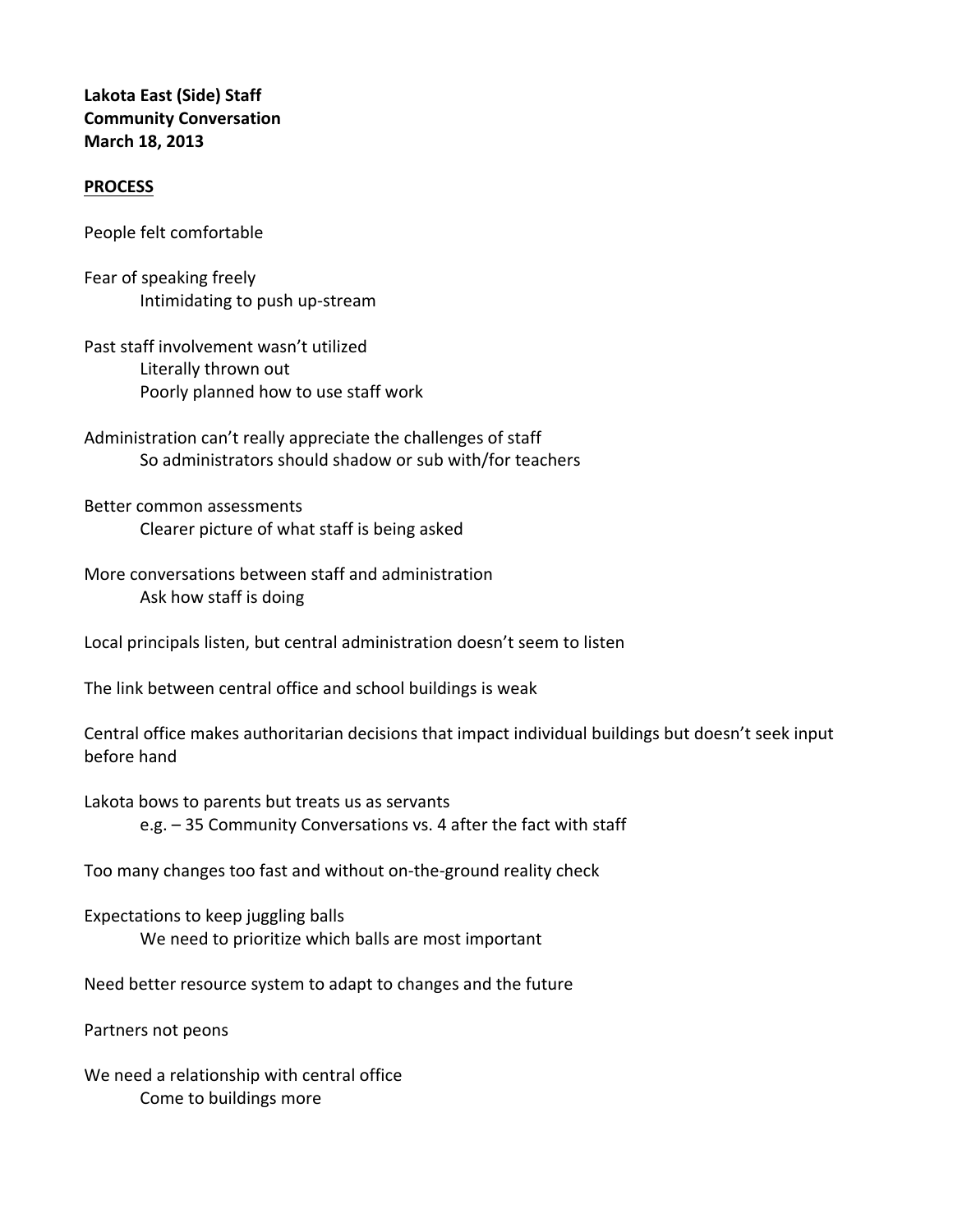Build trust

Better communication

Principals need freedom to lead

See the superintendent more often Integrity to show up

Use professional learning communities Get mission and goals Check off Bring community to staff to partner with staff

Accomplish something together

District needs to prioritize

Address demographic shifts Increase an awareness between communities Be a welcoming district to all community members, especially low S.E.S.

Everyone needs to be equally represented in the "retooling" work

Sympathize with the central office

They have pressure too **Need** a relationship to do this Education is stressed

## **KIDS NEED**

Lost human touch – Too much on testing

Ask kids what they need Involve them in setting their own paths

Kids need time to learn Play with an idea Down time Experiential time Community as class Time to be a human

Teach the whole child Art music Not all will be a scientist Provides confidence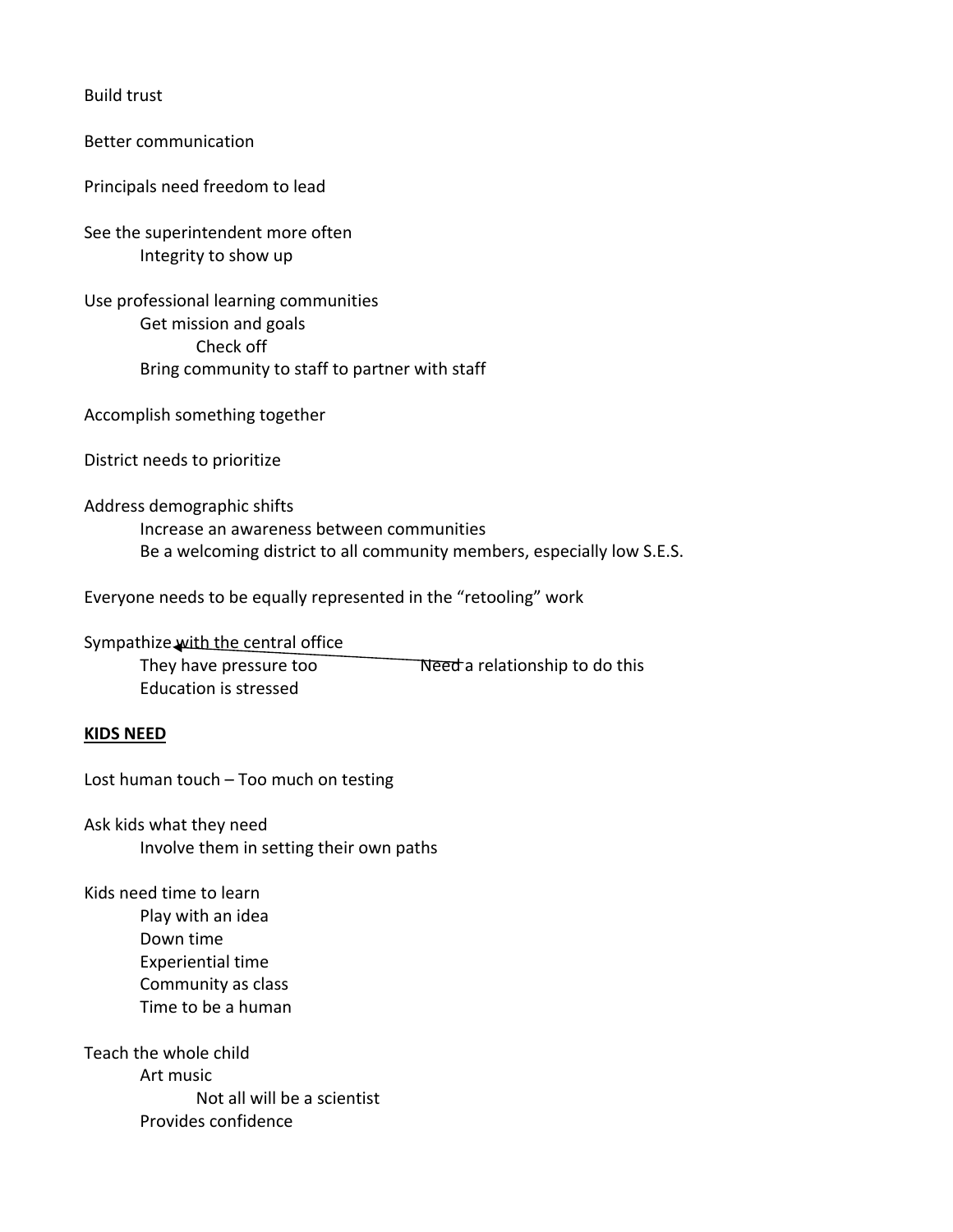Skills are taught Keep grades up Manage time Teamwork Practice Socialization Kids need fun Play well with others Love to learn outside the building See their own value in the school community See each child as unique Options to develop their own gifts Start at their developmental levels "More" math/etc. is not always better **Quality** Varied experiences with time to process Educators flex with changing world Teacher training Better technology Student partner Stop doing some stuff Students need to be independent thinkers who can collaborate Big Themes Time Options/variety Individuality **Quality** Whole human Balanced methods Independent problem solvers that can collaborate Deeper partnership between parents and staff Deeper partnership between teachers and students Partnerships between teachers

Teacher placement stability

Create systems for partnerships to develop on all these levels